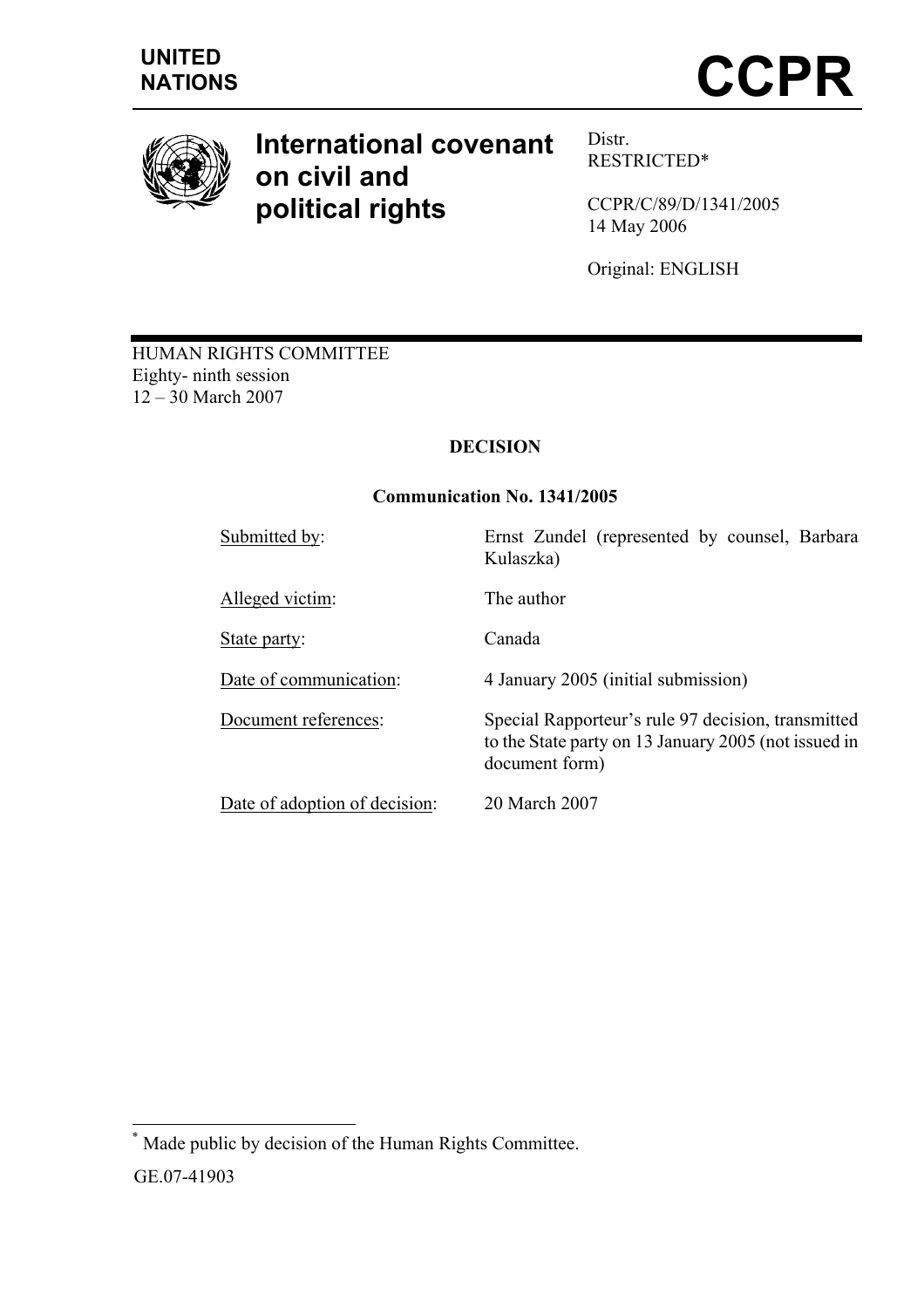*Subject matter*: Holocaust denial, deportation of persons representing a threat to national security

*Procedural issues*: exhaustion of domestic remedies, abuse of the right of submission, inadmissibility *ratione materiae*

*Substantive issues*: arbitrary detention, detention conditions, fair hearing by a competent and impartial tribunal, presumption of innocence, undue delay, freedom of opinion and expression, discrimination, notion of "suit at law"

*Articles of the Covenant*: Articles 7; 9, paragraphs 1 and 3; 10; 14, paragraphs 1, 2, and 3; 18; 19 and 26

*Articles of the Optional Protocol*: 3 and 5, paragraph 2(b)

## [ANNEX]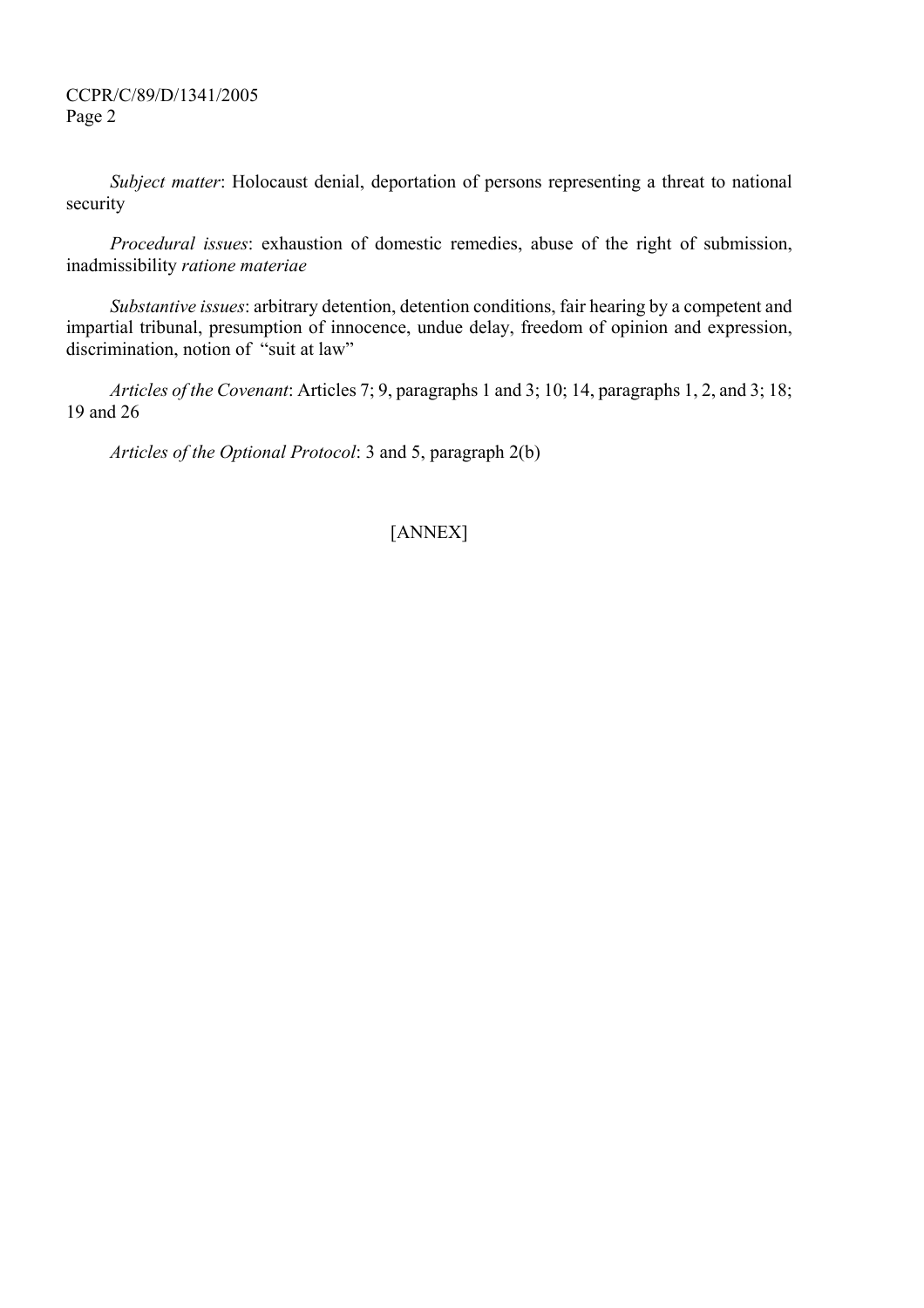#### **ANNEX**

#### DECISION OF THE HUMAN RIGHTS COMMITTEE UNDER THE OPTIONAL PROTOCOL TO THE INTERNATIONAL COVENANT ON CIVIL AND POLITICAL RIGHTS

Eighty-ninth session

#### concerning

#### **Communication No. 1341/2005\*\***

| Submitted by:          | Ernst Zundel (represented by counsel, Barbara<br>Kulaszka) |
|------------------------|------------------------------------------------------------|
| Alleged victim:        | The author                                                 |
| State party:           | Canada                                                     |
| Date of communication: | 4 January 2005 (initial submission)                        |

 The Human Rights Committee, established under article 28 of the International Covenant on Civil and Political Rights,

Meeting on 20 March 2007

Adopts the following:

l

### **DECISION ON ADMISSIBILITY**

1.1 The author of the communication is Ernst Zundel, a German citizen born in 1939, currently imprisoned in Germany after his deportation from Canada to Germany. He claims to be a victim of violations by Canada<sup>1</sup> of article 7; article 9, paragraphs 1 and 3; article 10; article 14, paragraphs 1, 2 and 3; article 18; article 19 and article 26 of the International Covenant on Civil and Political Rights. He is represented by counsel, Barbara Kulaszka.

1.2 On 10 January and 1 March 2005, the Special Rapporteur on New Communications and Interim Measures denied the author's requests for interim measures to prevent his deportation from Canada to Germany.

<sup>\*\*</sup> The following members of the Committee participated in the examination of the present communication: Mr. Prafullachandra Natwarlal Bhagwati, Mr. Maurice Glèlè Ahanhanzo, Mr. Yuji Iwasawa, Mr. Edwin Johnson, Mr. Ahmed Tawfik Khalil, Ms. Zonke Zanele Majodina, Ms. Iulia Antoanella Motoc, Mr. Michael O'Flaherty, Ms. Elisabeth Palm, Mr. José Luis Pérez Sanchez-Cerro, Mr. Rafael Rivas Posada, Sir Nigel Rodley and Ms. Ruth Wedgwood.

<sup>&</sup>lt;sup>1</sup> The Covenant and the Optional Protocol entered into force for Canada on 19 August 1976.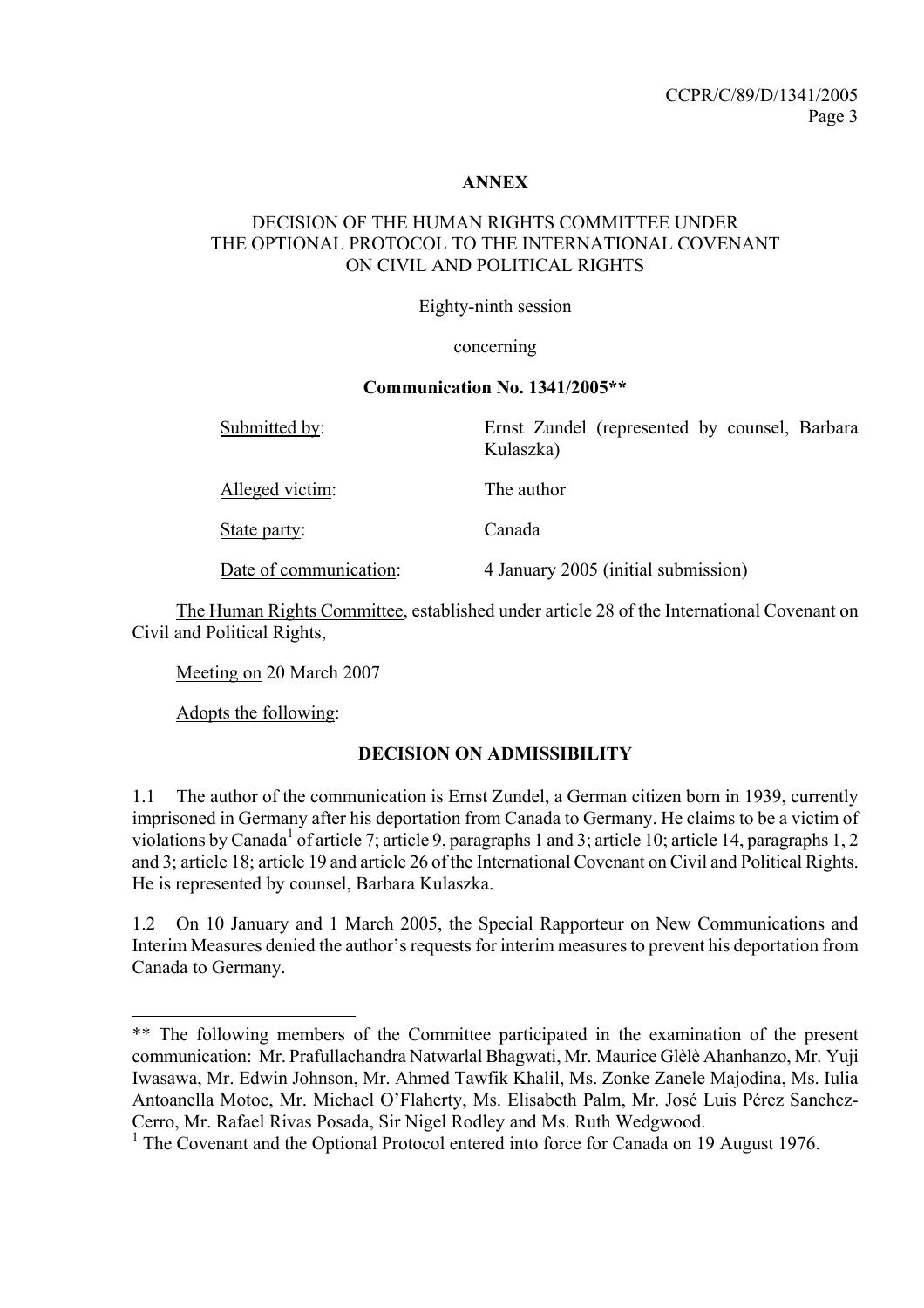1.3 On 11 March 2005, the Committee's Special Rapporteur on New Communications decided to separate the consideration of the admissibility and merits of the communication.

# **The facts as presented by the author**

2.1 The author lived in Canada for 42 years, from 1958 to 2000, as a permanent resident. In 1959 he married a Canadian and has two sons in Canada and several grandchildren. Towards the end of the 1960s, the author's application for Canadian citizenship was refused by the Minister for Immigration, without any reason being given to him. He has written and published materials from his own publishing company on what he describes as anti-German propaganda. In the 1980s, he published a booklet entitled "Did six million really die?", exploring the historical issue of the treatment of Jews during World War II by Germany, and expressing doubt that six million Jews were killed by the Nazis. It also questioned whether gas chambers ever existed in concentration camps such as Auschwitz and Birkenau. In 1984, he was privately charged by Sabina Citron, the head of the Canadian Holocaust Remembrance Association, with the criminal offence of spreading false news in this booklet. These proceedings were taken over by the Crown as a public prosecution.

2.2 According to the author in 1984, shortly before his trial began, a bomb exploded outside his house, damaging his garage. No-one was charged with this offence. He was beaten on the steps of the courthouse allegedly by members of a violent Jewish group when he appeared for court dates. No one was convicted for these attacks.

2.3 The author was convicted as charged and sentenced to fifteen months' imprisonment, plus three years' probation with the condition that he "not publish in writing or by speaking in public by word of mouth, directly or indirectly, in his name or in any other name, corporate or personal, anything on the subject of the Holocaust or on any subject related directly or indirectly to the Holocaust". The author appealed his conviction and was granted a new trial. In May 1988, he was convicted on the charge of spreading false news in the above-mentioned booklet and sentenced to nine months imprisonment. An appeal to the Ontario Court of Appeal was dismissed on 5 February 1990. However, on appeal to the Supreme Court of Canada, the author was acquitted in 1992, on the ground that the "false news" law was in violation of the author's guarantees to freedom of expression.

2.4 In 1993, the author applied for Canadian citizenship again. When this was revealed by the press, various newspaper stories and editorials demanded that he not be given citizenship because of his revisionist views. According to the author, in the spring 1994, several Marxist street groups attempted to drive him out of his neighbourhood. Pamphlets were distributed calling him a "hatemonger" and "white supremacist". Posters were put up across Toronto with his face in a "rifle sight", giving directions to his home and instructions on how to make Molotov cocktails. The author lodged complaints with the police but no investigation took place. On 14 April 1995, he received a razorblade attached to a mousetrap in his mail from the group called "Anti-Fascist Militia". The group warned that a bomb would be next. No one was charged in this context.

2.5 At the end of May 1995, a pipe bomb was mailed to the author. Suspicious of the parcel, he took it unopened to the police. Toronto police determined that it would have killed the person who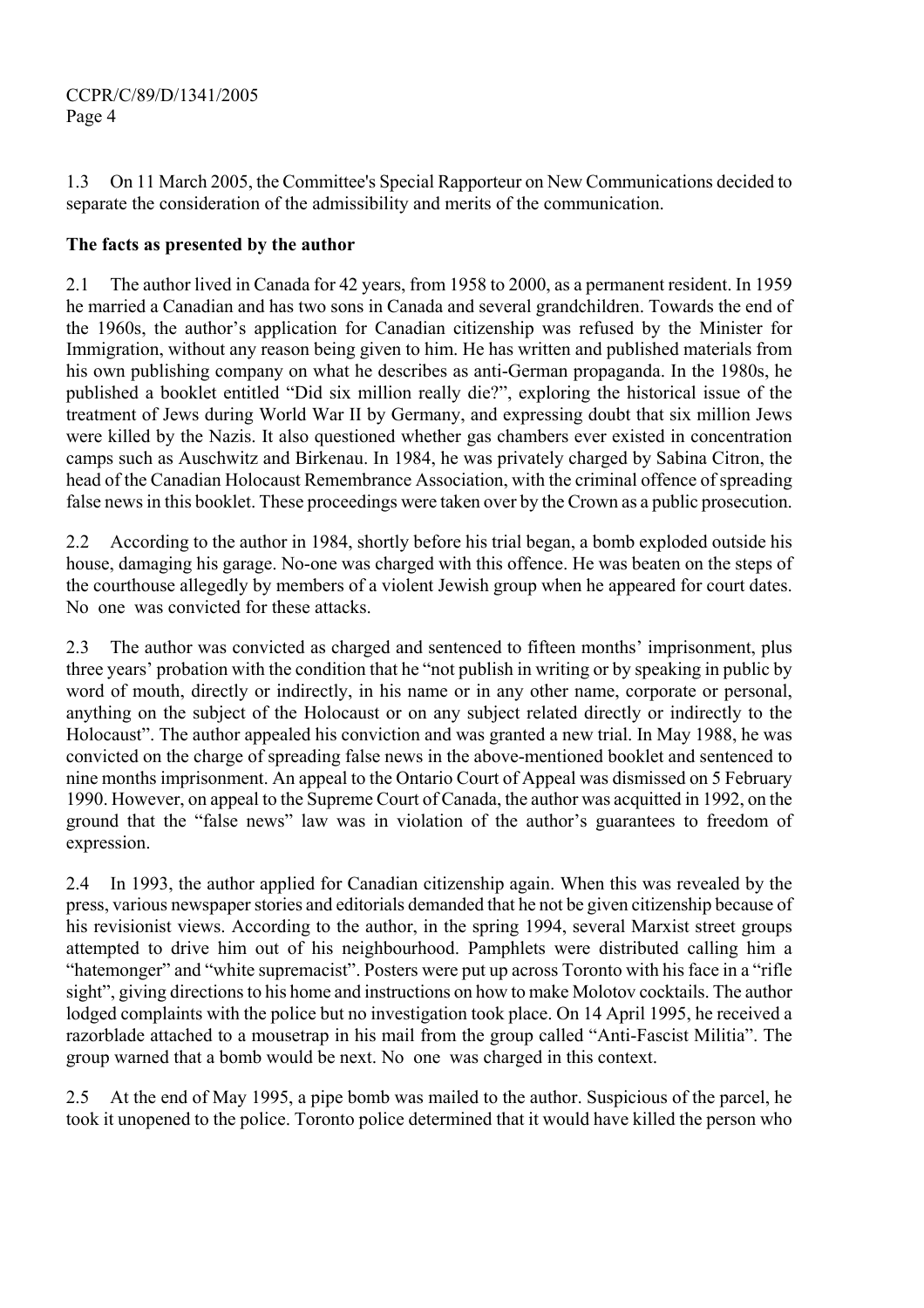opened it and anyone else within 90 metres of the blast. The author implies that the Canadian Security Intelligence Service knew about the bomb. Although two men were chargedin March 1998, they were not charged with attempted murder of the author. In 2000, all charges against the two men were stayed.

2.6 In August 1995, the author was given notice that his application for citizenship had been suspended as the Minister for Citizenship and Immigration was of the view that reasonable grounds existed to believe that he was a threat to Canada's national security. In October 1995, he received a Statement of Circumstances outlining why he was a threat to security. While he had never committed any violence himself, his status in the "right wing" meant that he might advocate others to do so in the future. In December 2000, the author withdrew his application for citizenship.

2.7 In 2000 the author left Canada, to live with his wife in the US. He was deported from the US to Canada on 19 February 2003, on grounds of irregularities in immigration proceedings. He claimed refugee status and was initially detained under section  $55<sup>2</sup>$  of the Immigration and Refugee Protection Act (the Act). On 24 February 2003, the Refugee Protection Division was notified by the Citizenship and Immigration Canada that pursuant to section 103 (1) of the Act, the Division was required to suspend consideration of the refugee claim on the grounds that the author's case had been referred to the Immigration Division for a determination on inadmissibility on grounds of national security.

2.8 The author has had a series of detention review hearings pursuant to section 58 of the Act. In each of these hearings, it was held that the Minister was taking steps to inquire whether reasonable grounds existed that the author was a threat to national security.

2.9 On 1 May 2003, the Minister of Citizenship and Immigration and the Solicitor General of Canada (the Ministers) issued a certificate finding the author to be inadmissible to Canada on grounds of security, under section 77 of the  $Act^3$ . He was served with an arrest warrant, under section 82 of the Act<sup>4</sup>, while detained at Niagara Detention Centre. The matter was referred to the Federal Court of Canada for a review of the reasonableness of the security certificate and a review of the need for the author's continued detention, pending the outcome of security certificate reasonableness determination. Pursuant to section 77 of the Act, the Court reviewed the information

l

 $4$  Section 82(1): "The Minister and the Solicitor General of Canada may issue a warrant for the arrest and detention of a permanent resident who is named in a certificate described in subsection 77(1) if they have reasonable grounds to believe that the permanent resident is a danger to national security or to the safety of any person or is unlikely to appear at a proceeding or for removal."

<sup>&</sup>lt;sup>2</sup> Section 55(1) states: An officer may issue a warrant for the arrest and detention of a permanent resident or a foreign national who the offer has reasonable grounds to believe is inadmissible and is a danger to the public or is unlikely to appear for examination, an admissibility hearing or removal from Canada.

 $3$  Section 77(1): "The Minister and the Solicitor General of Canada shall sign a certificate stating that a permanent resident or a foreign national is inadmissible on grounds of security, violating human or international rights, serious criminality or organized criminality and refer it to the Federal Court, which shall make a determination under section 80."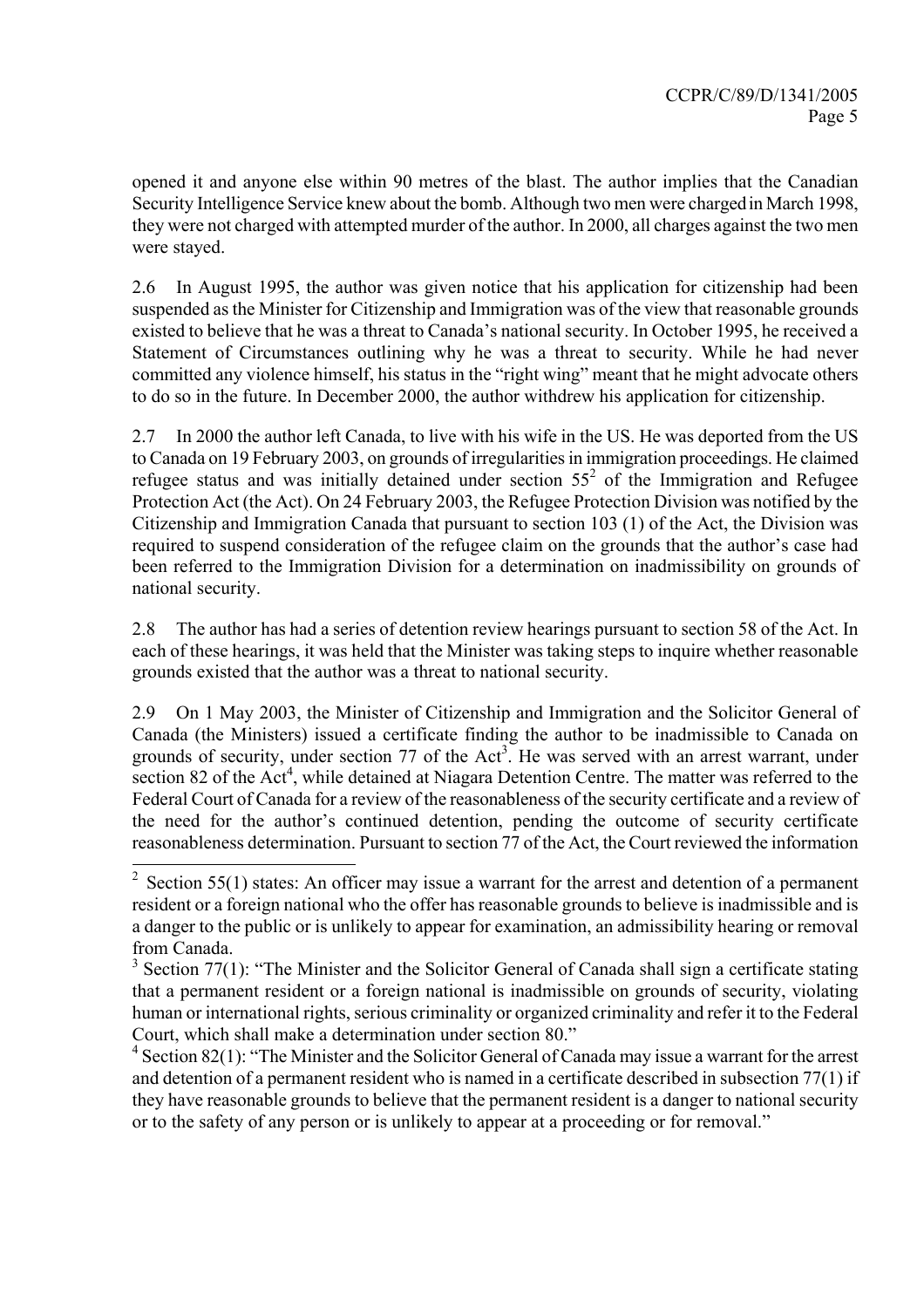Ministers *in camera* and determined that portions of the information should not be disclosed, as its disclosure would harm national security. On 5 May 2003, the Court ordered that the author be provided with a "Statement Summarizing the Information and Evidence" (the Summary), outlining the author's position in the white supremacist movement and his contact with its members and other right-wing extremists. In addition to the Summary, the Ministers provided the author with a Reference Index containing more than 1600 pages of unclassified documents that support the information provided in the Summary.

2.10 On 6 May 2003, the author filed a Notice of Constitutional Question with the Federal Court of Canada. The Notice indicated that he would challenge the constitutionality of the security certificate scheme for non-compliance with the Canadian Charter of Rights and Freedoms (the Charter). In 2003, he also challenged his detention before the Ontario Superior Court of Justice for a writ of *habeas corpus,* at the same time as he challenged the constitutional validity of the Act. On 14 October 2003, he foreclosed the Federal Court's consideration of his constitutional challenge by withdrawing his Notice of Constitutional Question. On 25 November 2003, the Superior Court declined to hear the application on grounds that it was an attempt to bypass the comprehensive statutory scheme and usurp a process already underway, and that the constitutional arguments were already before the Federal Court. This decision was confirmed on appeal on 10 May 2004 by the Ontario Court of Appeal and 21 October 2004 by the Supreme Court.

2.11 With reference to the review of the certificate proceedings, the author submits that "secret" evidence was submitted against him, to which neither he nor his lawyer had access. No witnesses were called against him during the hearing and the only evidence against him consisted of 5 volumes mainly of newspaper articles, other media articles, website printouts, extracts from books and similar materials written by people who the Ministers failed to call as witnesses. Unsuccessful motions were brought to have the Presiding Judge of the Federal Court (the Presiding Judge) step down from the case because of bias, including the fact that he was the former Solicitor General who was in charge of the Canadian Security Intelligence Service (CSIS), the organisation providing all the evidence against the author during the time period in question. On the last of these motions, the Federal Court of Appeal held, on 23 November 2004, that he had fallen short of meeting the high threshold required to establish a reasonable apprehension of bias. At the time of the author's and State party's submissions, the author was still awaiting a decision of the Supreme Court of Canada as to whether it would hear an appeal of this decision (see paragraph 4.18 below on the Supreme Court's decision).

2.12 On 21 January 2004, the judge presiding at the security certificate and detention review hearing ordered the author's detention to continue, as he was found to present a danger to national security. The Court found that the author was directly involved with and had consulted a number of individuals who were within "the violent racist and extremist movement." Despite the author's contention that his involvement was limited to a general interest in their ideas, the Court found the author had dealt with these individuals to a great extent and in some cases, had funded their activities. The Court determined that the Ministers had met the test for establishing reasonable grounds to believe that the author was a danger to national security, warranting his continued detention. The Presiding Judge refused to grant bail although the author is not violent. The author contends that he is not entitled under the Act to any appeal against the decision of the Presiding Judge to deny him bail.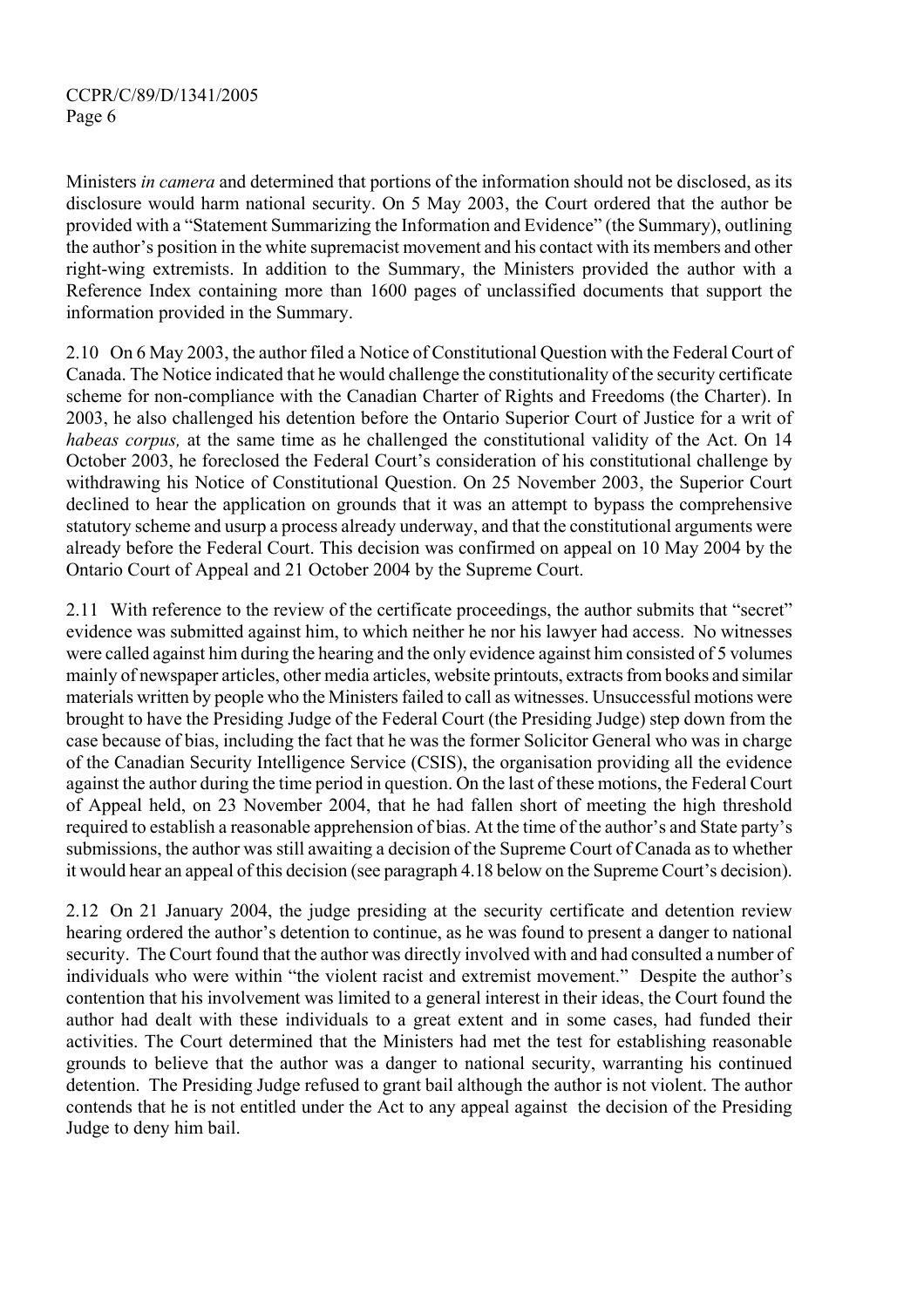2.13 On 24 November 2004, the author filed a Statement of Claim in the Federal Court, claiming that the provisions of the Act under which he was detained violated sections 7, 9 and  $10(c)^5$  of the Charter, and that his detention in solitary confinement, while the Federal Court was reviewing the reasonableness of the security certificate, was unlawful and unconstitutional.

2.14 The hearing of the reasonableness of the security certificate was completed on 4 November 2004. The Federal Court upheld the reasonableness of the security certificate in reasons issued on 24 February 2005. It found that the evidence in support of the certificate conclusively established that the author was a danger to the security of Canada. The author took no further legal steps to prevent the deportation made possible by the Federal Court's decision, and was deported from Canada to Germany on 1 March 2005, where he was promptly arrested on charges of publicly denying the Holocaust. On 14 February 2007, the Regional Court of Mannheim convicted the author of incitement to racial hatred and for denial of the Shoah, and sentenced him to five years imprisonment.

## **The complaint**

l

3.1 The author claims violation of articles 7 and 10 due to his prolonged detention from February 2003 to March 2005and his conditions of detention. He complains that he suffers from depression as a result of his prolonged detention in solitary confinement. He also complains that: he is not allowed to have a chair in his cell; he is not allowed to wear shoes; lights are on 24 hours a day in his cell and only dimmed slightly at night; he is not allowed to use a pen, only a pencil stub; he is not allowed to take his herbal medicines for his arthritis and high blood pressure; his request to see a dentist was ignored for one year; he is only allowed ten minutes a day outside and has no access to any gym or other facilities for walking or exercising; the cell in winter is cold, so that he has to wrap himself in sheets and blankets; the food is always cold and of poor quality; mail is often withheld for weeks; there are numerous unnecessary strip searches; he suffers from a "mass" in his chest which "may or may not be" cancerous. Despite being aware of this condition for over a year, the authorities refused to grant him bail.

3.2 The author claims a violation of article 9, paragraph 1, because of the failure of the State party to ensure the security of his person, in particular, because of the failure to investigate and prosecute the numerous threats and attacks on his person and property outlined above.

3.3 He claims a violation of article 9, paragraph 3, because of his alleged arbitrary and prolonged detention and because of the denial of bail. Although he was detained under national security legislation, he has never been informed of the "real" case against him. According to counsel, the

 $<sup>5</sup>$  Section 7 of the Charter: "Everyone has the right to life, liberty and security of the person and the</sup> right not to be deprived thereof except in accordance with the principles of fundamental justice." Section 9: "Everyone has the right not to be arbitrarily detained or imprisoned."

Section 10: "Everyone has the right on arrest or detention (a) to be informed promptly of the reasons therefore; (b) to retain and instruct counsel without delay and to be informed of that right; and (c) to have the validity of the detention determined by way of habeas corpus and to be released if the detention is not lawful."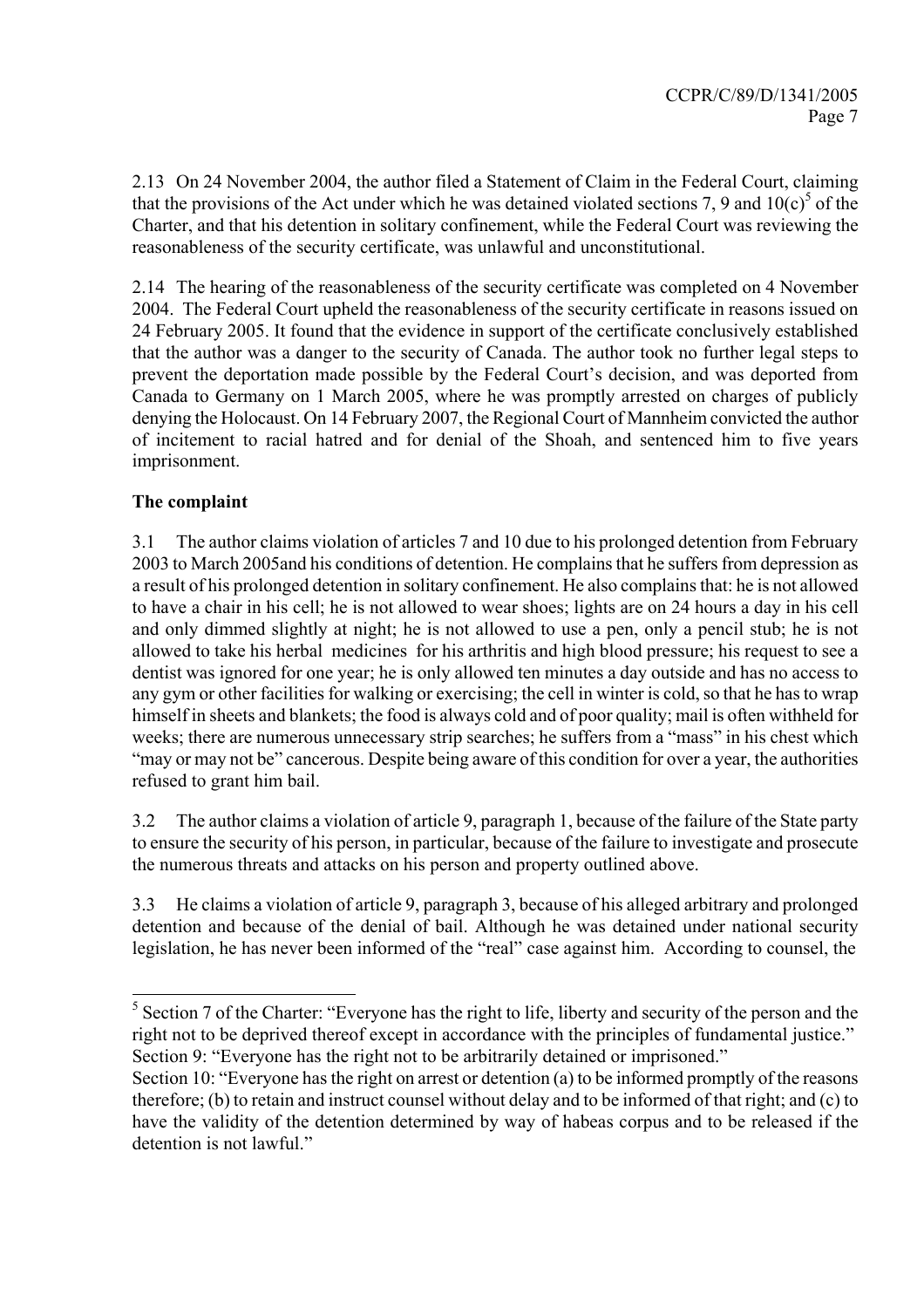government has admitted that the case against him does not prove that he is a threat to national security. Thus, it is in the secret proceedings that the real case against him is being presented to the judge without the author being privy to this information or given an opportunity to contest it. The detention hearing was not considered in a timely manner and it took eight months to decide to refuse bail. Bail was refused even though he is not violent, has no criminal record in Canada and has a record of fulfilling all bail conditions imposed on him from 1985 to 1992 during criminal proceedings then in process. There is no appeal procedure to question the denial of bail.

3.4 The author claims a violation of article 14, paragraph 1, as he was denied a prompt and fair hearing before a competent and impartial tribunal. He further claims a violation of article 14, paragraph 2, because he was not presumed innocent. The proceedings against him are not criminal but are under national security legislation. He is charged with no offence but classified as "engaging in terrorism", "being a danger to the security of Canada", "engaging in acts of violence that would or might endanger the lives or safety of person in Canada", and "being a member of an organisation that there are reasonable grounds to believe engages, has engaged or will engage" in the above-noted acts. He faces deportation to Germany, where he may face further prosecution for offences not applicable in Canada. He claims that he should be presumed innocent and afforded due process and that the government should be required to prove its case beyond mere reasonableness. Finally the author claims a violation of article 14, paragraph 3, because of undue delay in bringing the case to trial, and a violation of all rights of due process and fair hearing as he reasonably assumes that the Presiding Judge of the Federal Court is biased against him, as the former Solicitor General of Canada and had direct ministerial responsibility for CSIS in 1989, within the time frame during which the author became an alleged security threat.

3.5 The author claims a violation of articles 18 and 19, because in his view his detention is based on his opinions on historical matters and because of his expression of such opinions. He is classified as a national security threat because of what he allegedly might say in the future and what others might do who listen to him and read his materials. He has never been violent. Although the State party may not like his historical views, he has never been charged with inciting hatred against Jews or any other group in Canada, notwithstanding the efforts by many groups to have such charges laid against him. He claims that he is being held under national security allegations based solely on his belief that there are numerous aspects of the established historiography on the fate of the Jews during World War II that require further research and revision, and on his work in sharing that information with others. He argues that this is the type of activity that articles 18 and 19 are designed to protect, and that the national security charges against him are politically motivated and arbitrary, in violation of these articles.

3.6 Finally, he claims a violation of article 26, because over the years he has not been treated equally by the Canadian authorities, and has been subjected to discrimination and denied citizenship because of his historical and political opinions. Repeated complaints and prosecutions were made regarding the same publications including "Did Six Million Really Die?" These prosecutions were conducted under various statutes dealing with mail, crimes, human rights and national security, but all had the purpose of persecuting the author for his lawful opinions regarding World War II. The State party allegedly used the claim that he was a threat to the security of Canada to refuse his application for citizenship, thereby applying national security provisions in a discriminatory manner.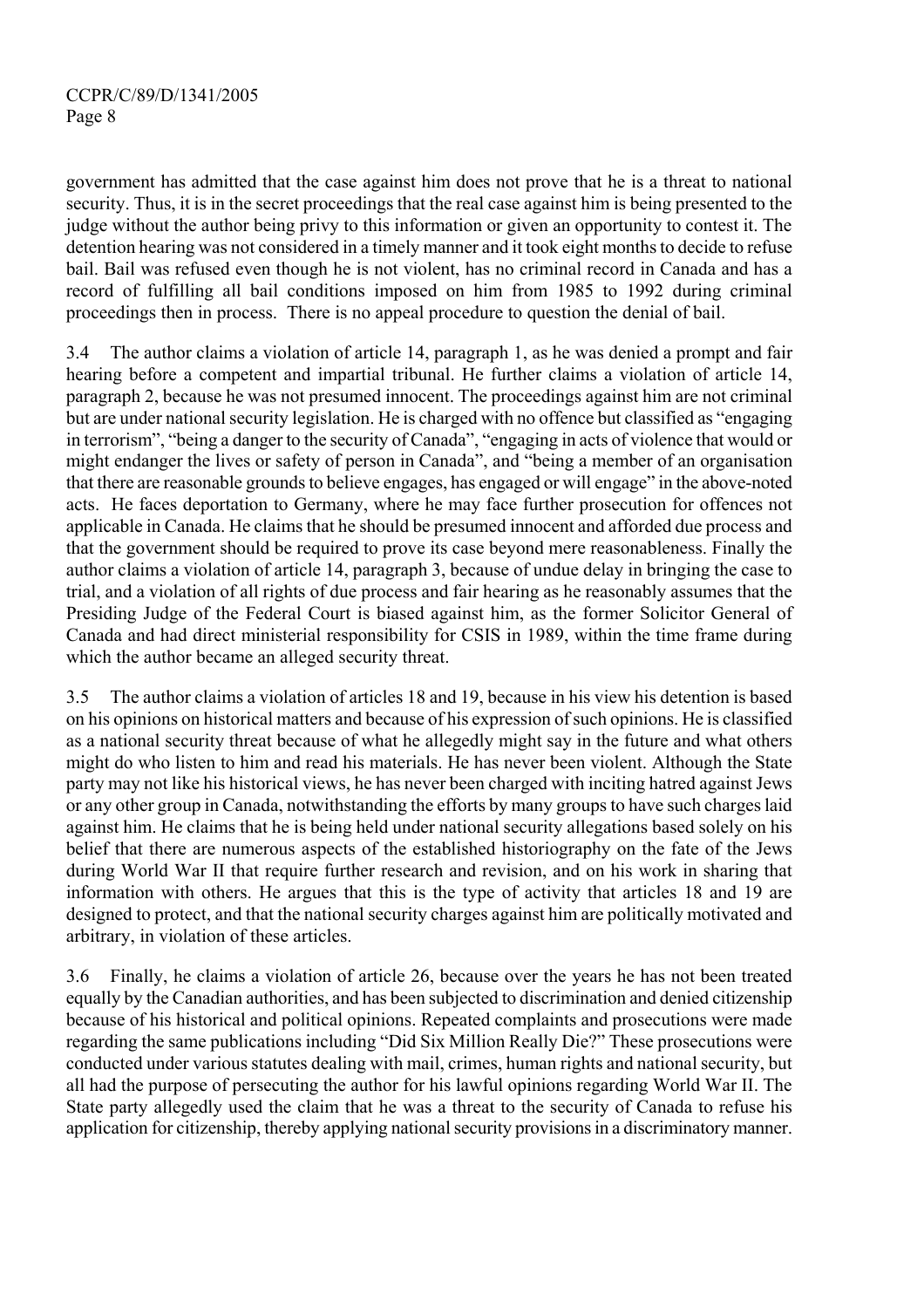3.7 On the issue of exhaustion of domestic remedies, with reference to the proceedings pending in the Federal Court challenging his detention and the constitutionality of the legislation, the author claims that the case could take up to five years to be heard and argues that the pursuit of domestic remedies would be unreasonably prolonged. He adds that his detention is unlimited, because in the event the certificate was quashed as unreasonable, the Crown may issue a new certificate and start the entire process again.

3.8 The author claims not to have submitted his complaint to any other international procedure of investigation or settlement.

# **The State party's observations**

l

4.1 On 9 March 2005, the State party challenged the admissibility of the communication on three grounds: non-exhaustion of domestic remedies, inadmissibility *ratione materiae* with respect to the claims under articles 9 and 14, and abuse of the right to submission with respect to the claims under article 9, paragraph 1.

4.2 The State party submits that the author is a leader of the white supremacist movement, with a long and notorious history in Canada. He has had associations with, and exercises influence over, influential and violent individuals and organizations within the white supremacist movement, both nationally and internationally, who have propagated violent messages of hate and advocated the destruction of governments and multicultural societies. His status in the white supremacist movement is such that adherents are inspired to actuate his ideology. The State party believes that the author is engaged in the propagation of serious political violence to a degree commensurate with those who execute the acts. On this basis, it contends that the author is indeed a danger to the State party's national security and a threat to the international community, which justifies his deportation.

4.3 The State party points out that the hearing of evidence into the reasonableness of the security certificate and the need for ongoing detention occurred on various dates in 2003 and 2004. In 2003 in particular, the hearing was prolonged due to the repeated unavailability of author's counsel. The hearing was also interrupted several times by the author's last minute motions, including to have the presiding judge recuse himself for alleged bias, which all failed.

4.4 On admissibility, the State party submits that the author has failed to show that the availability of any domestic remedies would be unreasonably prolonged. The State party refers to the Committee's jurisprudence that seeking redress for alleged violations of rights and freedoms, like those guaranteed under the Charter and other public law remedies, via the normal judicial process would not be unreasonably prolonged within the meaning of article 5(2)(b) of the Optional Protocol.<sup>6</sup> It further submits that the author has failed to exhaust available remedies and that he has implicitly admitted that he has not done so.

<sup>6</sup> The State party refers to Communication No. 67/1980, *E.H.P.* v. *Canada,* decision of 27 October 1982, para.8; Communication No. 358/1989, *R.L. et al.* v. *Canada*, decision of 5 November 1991, para.6.4; Communication No.228/1987, *C.L.D.* v. *France*, decision of 18 July 1988, para.5.3; and Communication No. 296/1988, *J.R.C.* v. *Costa Rica*, decision of 30 March 1989, para.8.3.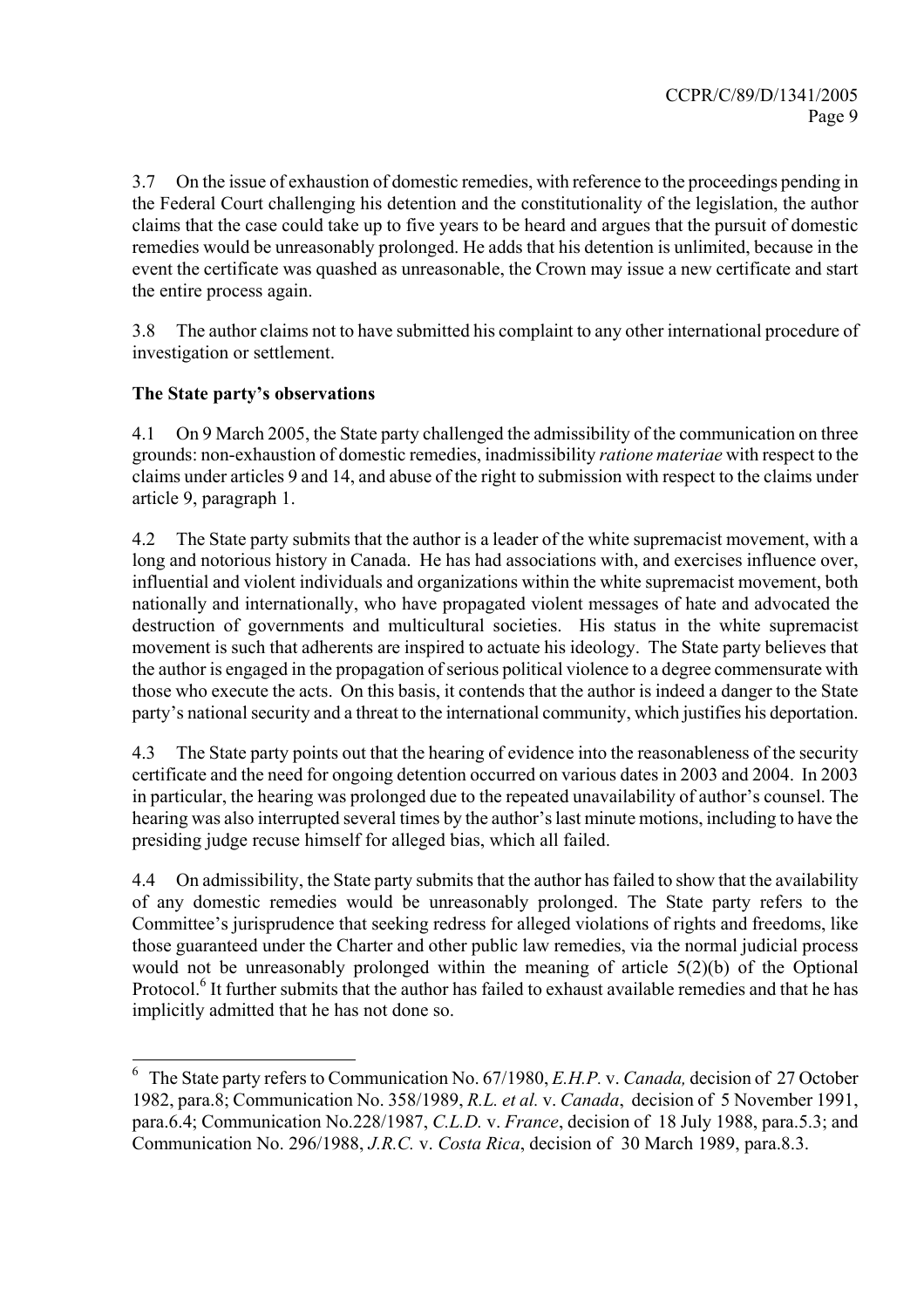l

4.5 On the claims under article 7 and 10, the State party indicates that the Charter guarantees that conditions of detention respect the dignity of detainees. The author could have challenged his conditions of detention under any of Sections 2, 7, 8, 10 and 12 of the Charter. In addition, other more particular legal rules governed the author's detention, the enforcement of which by a domestic court through judicial review could have provided a remedy to the type of complaints made by the author.<sup>7</sup>

4.6 On the author's claims under article 9, paragraphs 1 and 3, relating to his detention, the State party submits that the author has initiated domestic legal proceeding based on the Charter, alleging essentially the same complaints that he raises under article 9 in the present communication. The author's constitutional action before the Federal Court of Canada alleges that the national security certificate process as applied to the author violates sections 7, 9 and  $10(c)$  of the Charter. As in this communication, the author alleges Charter violations based on the non-disclosure of all of the evidence against him, the duration of his detention, and the promptness and fairness of the hearing. In light of available domestic remedies, which are actually being pursued by the author, the State party submits that this portion of the communication is inadmissible for failure to exhaust domestic remedies.

4.7 On the author's claim under article 9, paragraph 1, relating to alleged violations arising from incidents dating from 1984 to 1995, the State party contends that the author has failed to demonstrate that he ever attempted to pursue domestic remedies that would have been available to redress any proven misconduct by law enforcement officials and/or Crown prosecutors. Various judicial remedies were and are potentially available to the author, including judicial review for *mala fides*, bias, flagrant impropriety, abuse of power, etc., and actions based on the Charter. Additionally, administrative complaint procedures could have provided effective remedies, but the author has not apparently pursued such remedies either. The author makes no claim to have pursued such remedies in relation to the law enforcement agencies that he seeks to impugn. Still in relation to the claim under article 9, paragraph 1, the State party adds that the author did not act diligently in presenting his claims that it failed to protect his security by not investigating and prosecuting alleged attacks made against him and his property between 1984 and 1995. For the State party, a delay of ten to twenty years without reasonable justification renders this claim inadmissible as an abuse of the right of submission.<sup>8</sup>

4.8 On the author's claims under article 14, paragraphs 1 to 3, the State party indicates that the author has initiated domestic proceedings before the Federal Court of Canada alleging essentially the same complaints that he raises in this communication pursuant to article 14.<sup>9</sup> One action relates to

<sup>7</sup> See sections 28 and 33-34 of the *Ministry of Correctional Services Act,* R.R.O. 1990 Reg. 778, which provides an avenue for inmates held in Ontario facilities, as was the author, to complain about their treatment.

<sup>8</sup> See Communication No. 787/1997, *Gobin* v. *Mauritius*, Views adopted on 16 July 2001, para.6.3.

<sup>9</sup> Although the author has now been deported from Canada, this fact does not preclude him in law from continuing with his action, nor does it necessarily deprive him of a meaningful remedy if he ultimately proves successful. Pursuant to s. 24(1) of the Charter and s. 52 of the Constitution Act, 1982, Canadian courts have robust powers to remedy any constitutional wrongs.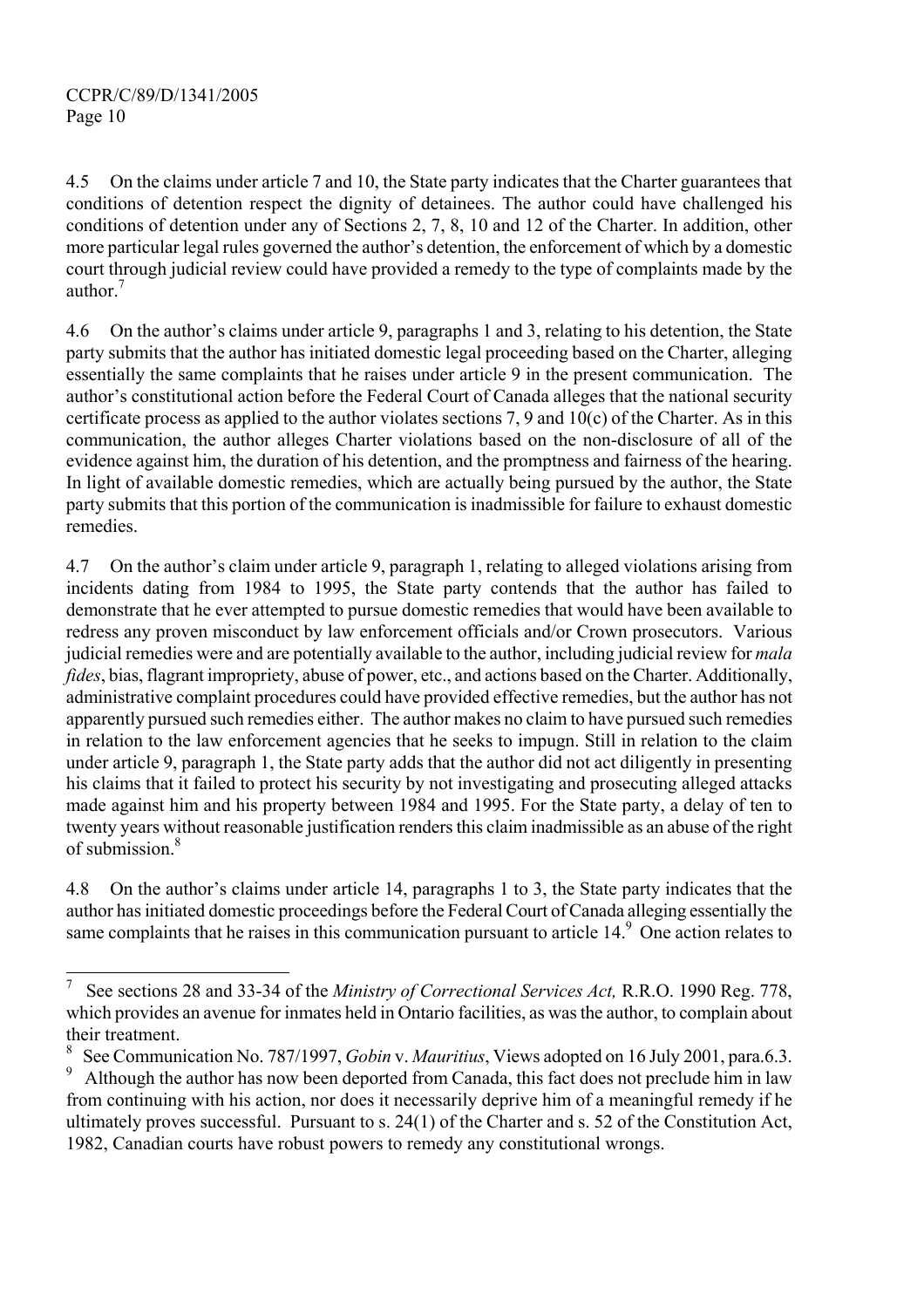the alleged bias of the judge presiding over the reasonableness of the national security certificate and the ongoing reviews of his detention<sup>10</sup>, while the other challenges the constitutionality of the national security certificate process as it applies to the author. In this constitutional challenge, the author makes claims under sections 7, 9 and 10(c) of the Charter, in relation to the promptness and fairness of the hearing, including matters of standard of proof, disclosure of evidence and procedural rights, and in relation to the duration and lawfulness of his continued detention. Given available domestic remedies, which are actually and still being pursued by the author, the State party considers that this portion of the case is inadmissible for failure to exhaust domestic remedies.

4.9 As to the author's claims under articles 18 and 19 of the Covenant, the State party argues that section 2 of the Charter protects freedom of conscience, thought, opinion and expression, limited consistently with the terms of articles 18 and 19 of the Covenant where the needs of a free and democratic society so require. The author has failed to pursue this potential domestic remedy, and so this portion of his claim is also inadmissible.

4.10 On the discrimination claim under article 26, the State party indicates that section 15 of the Charter guarantees to everyone the right to equality without discrimination. It refers to the Committee's earlier decision in a case about the author<sup>11</sup>, and recalls that failure to pursue a section 15 claim domestically in relation to a particular discrimination complaint makes that complaint inadmissible before the Committee.

4.11 The State party argues that the author has failed to substantiate his claims. In relation to his claim under article 9, it points out that it relates to his detention as a threat to national security and refers to the Committee's jurisprudence that there is nothing arbitrary, *ipso facto*, about detention of an alien based on the issuance of a security certificate provided for by  $\int_0^{2\pi}$ . For the State party, the communication clearly discloses that the author knows why he was detained pursuant to the Act, and knows the applicable legal standards that governed his detention and ultimate deportation. He had ample opportunity to make arguments before various courts and judges concerning the lawfulness of his continued detention, and to make arguments against the finding by the Ministers that he represents a threat to national security. By the express terms of the Act, as a permanent resident of Canada the author was entitled to have his detention reviewed at least every six months.<sup>13</sup> In the author's case, reviews did not lead to his release because he was repeatedly found to be a danger to national security. However, reviews are meaningful and can help to secure release from detention. The State party thus argues that this claim is incompatible *ratione materiae* with the Covenant.

l

 $10$  At the time of the State party's submissions, the author's latest attempt to have the Presiding Judge removed for bias was still pending before the Supreme Court of Canada, which was to decide whether to grant leave to appeal. Leave to appeal was denied on 25 August 2005.

<sup>&</sup>lt;sup>11</sup> Communication No. 953/2000, *Zündel* v. *Canada*, inadmissibility decision of 27 July 2003, para.8.6.

<sup>12</sup> Communication No. 1051/2002, *Ahani* v. *Canada*, Views adopted on 29 March 2004, para.10.2. See also Communication No. 236/1987, *V.M.R.B.* v. *Canada*, inadmissibility decision of 18 July 1988, para.6.3.

See Immigration and Refugee Protection Act, section 83(2)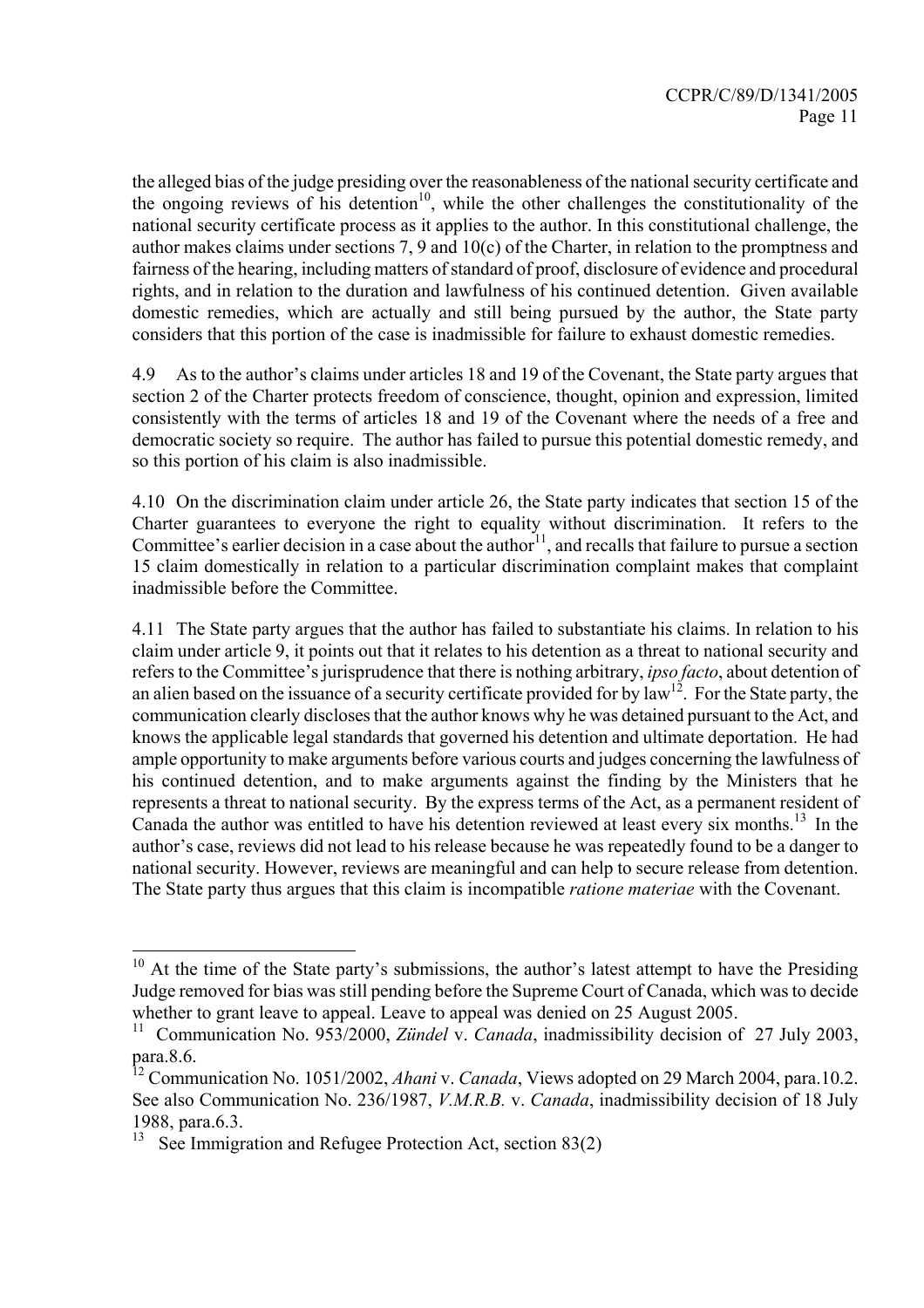4.12 On the claims under article 14, the State party submits that deportation proceedings do not involve either the determination of a criminal charge or rights and obligations in a suit at law, but are in the nature of the administration of public law. With respect to the "criminal charge" aspect of article 14, it claims that deportation proceedings are even less connected to the determination of a criminal charge than extradition proceedings, which the Committee has viewed as not falling within the scope of article 14.<sup>14</sup> Consequently, the State party submits that those of the author's claims that relate specifically to paragraphs 2 and 3 of article 14 are inadmissible as incompatible *ratione materiae* with the Covenant.

4.13 With respect to the "suit at law" aspect of article 14, the State party reiterates its arguments in *V.R.M.B.* v. *Canada*<sup>15</sup>, that deportation proceedings are neither a determination of a "criminal" charge" nor the determination of "rights or obligations in a suit at law". Rather, deportation proceedings are in the realm of public law and involve the State's ability to regulate citizenship and immigration. The Committee declined to express its view as to whether a deportation proceeding is a "suit at law" in that case, as well as in *Ahani* v. *Canada*, another case involving deportation proceedings of a person representing a threat to national security.<sup>16</sup>

4.14 The State party argues that, given the equivalence of article 6 of the *European* Convention and article 14 of the *Covenant*, the European Court's case law is persuasive that the deportation proceedings challenged by the author are not encompassed by article 14 of the *Covenant.* In this respect, it refers to the case of *Maaouia* v. *France*17, where the European Court held that the decision of whether or not to authorise an alien to stay in a country of which he is not a national does not entail any determination of his civil rights or obligations or of any criminal charge against him, within the meaning of article 6, paragraph 1, of the European Convention.<sup>18</sup>

4.15 Subsidiarily, the State party submits that the author has failed to substantiate that the security certificate and detention reviews were conducted other than in full accordance with article 14. The author's deportation, predicated on Canada's reasonable belief that he is a threat to national security, proceeded according to Canadian law in a fair and impartial manner affording the author the assistance of legal counsel and the opportunity to challenge evidence, including by way of examination of a representative of the CSIS. To the extent that the author was restricted in his ability to challenge all the evidence against him, this was done for national security reasons.<sup>19</sup> in

 $14$ 14 Communication No. 1020/2001, *Cabal and Bertran* v. *Australia*, Views adopted on 7 August 2003, para.7.6; and Communication No. 961/2000, *Everett* v. *Spain,* para.6.4.

<sup>15</sup> Communication No. 236/1987, *V.M.R.B.* v. *Canada*, Views adopted on 18 July 1988.

<sup>&</sup>lt;sup>16</sup> Communication No. 1051/2002, *Ahani* v. *Canada*, Views adopted on 29 March 2004, para.10.5.<br><sup>17</sup> Magazia v. France, emplication no. 20652/08, decision rendered by the European Court of

*Maaouia v. France*, application no. 39652/98, decision rendered by the European Court of Human Rights on 5 October 2000.

<sup>&</sup>lt;sup>18</sup> The State party refers to more than ten decisions of the European court supporting this statement, and provides copies of all of them in its annexes. These include the cases of *Elvis Jakupovic* v. *Austria*, application no. 36757/97, judgment of the European Court of Human Rights on 15 November 2001; and *Veselin Marinkovic* v. *Austria*, application no. 46548/99, judgment of the European Court of Human Rights of 23 October 2001.

See Immigration and Refugee Protection Act, Division 9: "Protection of Information".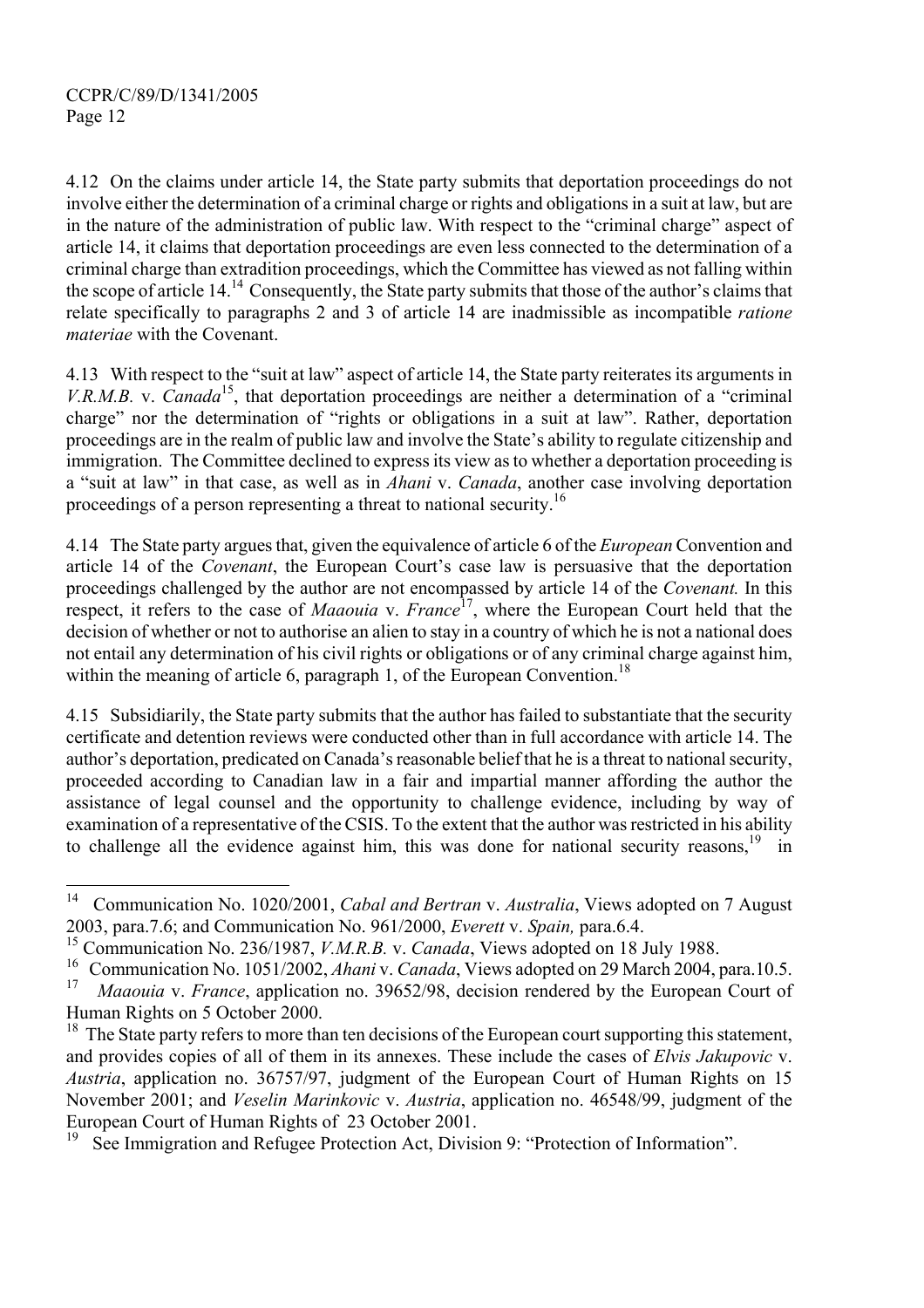accordance with Canadian law which the Committee has viewed as satisfactory.<sup>20</sup> and which is consistent with the Covenant (article 13).

4.16 The State party submits that there was no bias with respect to the author's deportation proceedings. The domestic courts properly weighed the factual record and the applicable legal principles in rejecting the author's bias allegations. The State party invokes the Committee's established jurisprudence in this regard.<sup>21</sup> No case of arbitrariness and bias in evaluation of evidence can be made out by the author, let alone in a *prima facie* way. The State party submits that any article 14 claim based on allegations of bias is inadmissible pursuant to article 3 of the Optional Protocol.

4.17 On 16 September 2005, the State party informed the Committee that on 25 August 2005, the Supreme Court of Canada denied the author leave to appeal from the decision of the Federal Court of Appeal of 23 November 2004. The State party indicates that this decision does not affect its position that the communication is inadmissible, in particular with regard to the alleged bias of the judge presiding at the security certificate review hearing.

### **Authors' comments**

5. On 3 November 2005, the author indicated that he wished to maintain his communication, but did not comment on the State party's observations.

#### **Issues and proceedings before the Committee**

6.1 Before considering any claim contained in a communication, the Human Rights Committee must, in accordance with rule 93 of its Rules of Procedure, decide whether or not it is admissible under the Optional Protocol.

6.2 The Committee notes that the State party challenges the totality of the communication. In respect of the author's claims under article 7 and 10 related to his conditions and length of detention, the State party contends that the author could have pursued remedies for violations of the Canadian Charter, in particular under section 12, according to which "Everyone has the right not to be subjected to any cruel or unusual treatment or punishment". In addition, the author could have complained about his detention conditions under the Ministry of Correctional Services Act, in particular under sections 28 on inmate complaints<sup>22</sup> and section 34 relating to segregation. In the absence of any comments or objection from the author, who filed a constitutional action under other sections of the Charter, the Committee concludes that this part of the communication is inadmissible under article 5, paragraph 2(b), of the Optional Protocol, for failure to exhaust domestic remedies.

 $20\,$ <sup>20</sup> Communication No. 1051/2002, *Ahani* v. *Canada*, Views adopted on 29 March 2004, para.10.5.

<sup>21</sup> See e.g., Communication No. 1188/2003, *Riedl-Riedstein et al.* v. *Germany*, decision of 2 November 2004, para.7.3.

<sup>&</sup>lt;sup>22</sup> Section 28: "Where an inmate alleges that the inmate's privileges have been infringed or otherwise has a complaint against another inmate or employee, the inmate may make a complaint in writing to the Superintendent."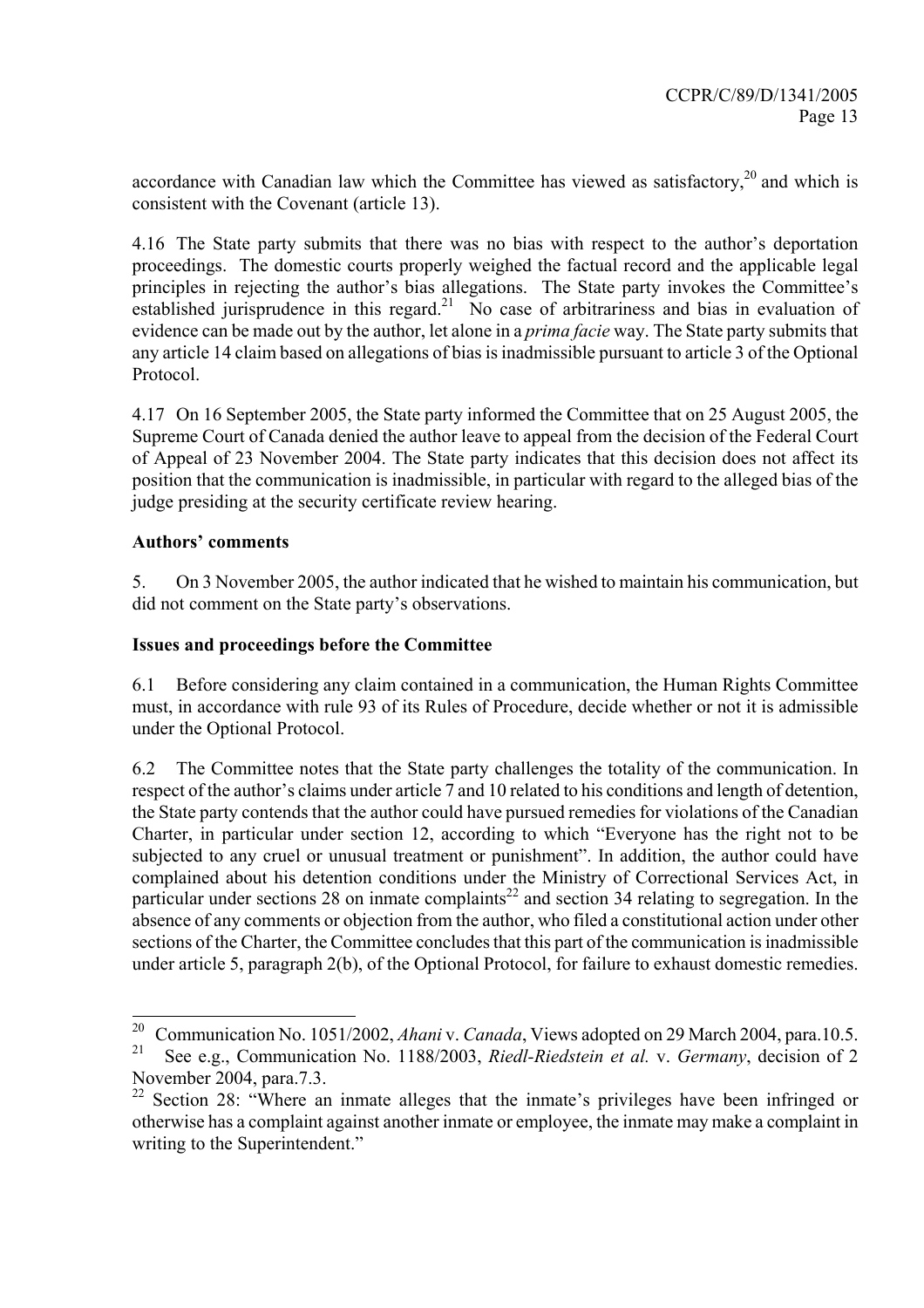l

6.3 With regard to the author's claims under article 9, paragraphs 1 and 3, because of his alleged arbitrary and prolonged detention and the denial of bail, the Committee notes that the author has introduced a constitutional action in the Federal Court of Canada, claiming that the national security certificate process applied to him violates sections 7, 9 and 10 (c) of the Charter. The Committee further notes that these sections, which deal with liberty, arbitrary detention and review of the validity of detention, cover in substance the author's claims of arbitrary and prolonged detention and denial of bail under article 9 of the Covenant. It observes that these proceedings remain pending. The Committee has taken note of the author's contention that the application of this remedy would be unduly prolonged. It observes that the author filed this action on 24 November 2004. At the time of the consideration of the communication, a little over two years had lapsed since the initial action. The author has not demonstrated why he believes that a constitutional challenge could take up to five years to be considered. In the circumstances, the Committee does not find that a delay of two years to consider a constitutional action is unduly prolonged. In view of the pending constitutional challenge, the Committee concludes that the author has failed to exhaust domestic remedies on these claims. Accordingly, this part of the communication is inadmissible pursuant to article 5, paragraph 2(b), of the Optional Protocol.

6.4 The claim under the same article that the author was not informed of the "real case" against him, with reference to the *in camera hearings*, appears to relate to, and is more appropriately dealt jointly with, the author's claims under article 14.

6.5 On the claim under article 9, paragraph 1, of an alleged failure of the State party to ensure the security of the author, the State party claims that this part of the communication constitutes an abuse of the right of submission. The Committee recalls that there are no fixed time limits for submission of communications under the Optional Protocol and that mere delay in submission does not of itself involve abuse of the right of communication<sup>23</sup>. However, in certain circumstances, the Committee expects a reasonable justification for such a delay. The alleged attacks against the author occurred between 1984 and 1995, i.e. twelve to twenty-three years ago. The Committee notes that the author has availed himself of the procedure under the Optional Protocol twice before, but that he did not take this opportunity to file such a claim before. In the absence of any justification of such a delay, the Committee considers (French: le Comité estime…) that submitting the communication after such a time lapse should be regarded as an abuse of the right of submission. It finds that this part of the communication is inadmissible under article 3 of the Optional Protocol.

6.6 With regard to the author's claims under article 14, the Committee has noted the State party's contention that a constitutional action based on sections 7, 9 and 10(c) of the Charter was still pending in the Federal Court. However, as noted above, those sections of the Charter relate to detention issues, and not to issues of fairness and impartiality of hearings, which are covered by article 14 of the Covenant. The Committee observes that, in his Statement of Claim for constitutional action, the author challenged not only his detention, but also the entire process governing the determination of whether the security certificate is reasonable. However, the Committee considers that the guarantees under article 14 of the Covenant are substantively different from those protected

<sup>23</sup> Communication No. 787/1997, *Gobin* v. *Mauritius*, inadmissibility decision of 16 July 2001, para.6.3.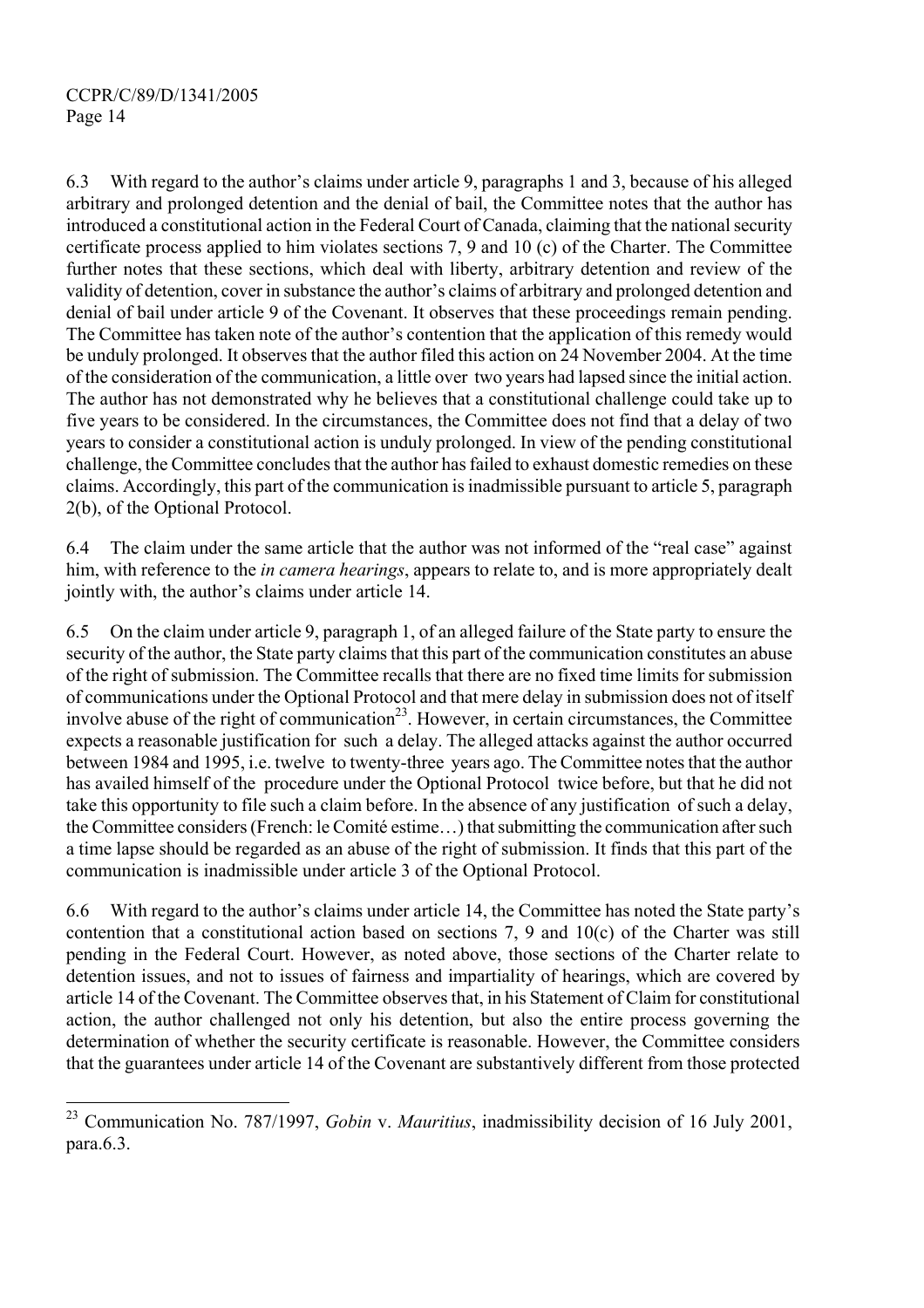by article 9 of the Covenant, which in turn provides similar protection to the one provided by sections 7, 9 and 10(c) of the Charter. It concludes that a pending constitutional action under articles 7, 9 and 10(c) of the Charter does not preclude the Committee from examining claims under article 14 of the Covenant. In addition the proceedings relating to the alleged bias of the Presiding Judge were concluded on 25 August 2005, when the Supreme Court denied the author's leave to appeal from the Federal Court of Appeal's decision. The State party has not mentioned other remedies which could have been pursued by the author with respect to his claims under article 14. The Committee concludes that the author has exhausted domestic remedies in relation to claims under article 14, and that the communication is not inadmissible under article 5, paragraph 2 (b), of the Optional Protocol.

6.7 The Committee has noted the State party's argument that deportation proceedings do not involve either "the determination of any criminal charge" or "rights and obligations in a suit at law". It observes that the author has not been charged or convicted for any crime in the State party, and that his deportation is not a sanction imposed as a result of criminal proceedings. The Committee concludes that proceedings relating to the determination of whether a person constitutes a threat to national security, and his or her resulting deportation, do not relate to the determination of a "criminal charge" within the meaning of article 14.

6.8 The Committee recalls, in addition, that the concept of a "suit at law" under article 14, paragraph 1, of the Covenant is based on the nature of the right in question rather than on the status of one of the parties<sup>24</sup>. In the present case, the proceedings relate to the right of the author, who was a lawful permanent resident, to continue residing in the State party's territory. The Committee considers that proceedings relating to an alien's expulsion, the guarantees of which are governed by article 13 of the Covenant, do not also fall within the ambit of a determination of "rights and obligations in a suit at law", within the meaning of article 14, paragraph 1. It concludes that the deportation proceedings of the author, who was found to represent a threat to national security, do not fall within the scope of article 14, paragraph 1, and are inadmissible *ratione materiae,* pursuant to article 3 of the Optional Protocol.

6.9 As regards the claim under articles 18 and 19, the Committee observes that the author has not availed himself of the remedy offered by the Canadian Charter, under section 2, according to which "Everyone has the following fundamental freedoms: (a) freedom of conscience and religion; (b) freedom of thought, belief, opinion and expression, including freedom of the press and other media of communication; (c) freedom of peaceful assembly; and (d) freedom of association." This part of the communication is thus inadmissible under article 5, paragraph 2(b), for failure to exhaust domestic remedies.

6.10 The Committee reaches the same conclusion with respect to the author's claim under article 26, as he has failed to pursue any remedy under section 15 of the Charter, which reads: "Every

l

<sup>24</sup> Communication No. 112/1981, *Y.L. v. Canada*, inadmissibility decision adopted on 8 April 1986, para.9.1 and 9.2; Communication No.441/1990, *Casanovas v. France*, Views adopted on 19 July 1994, para.5.2; Communication No. 1030/2001, *Dimitrov v. Bulgaria*, decision on admissibility adopted on 28 October 2005, para.8.3.